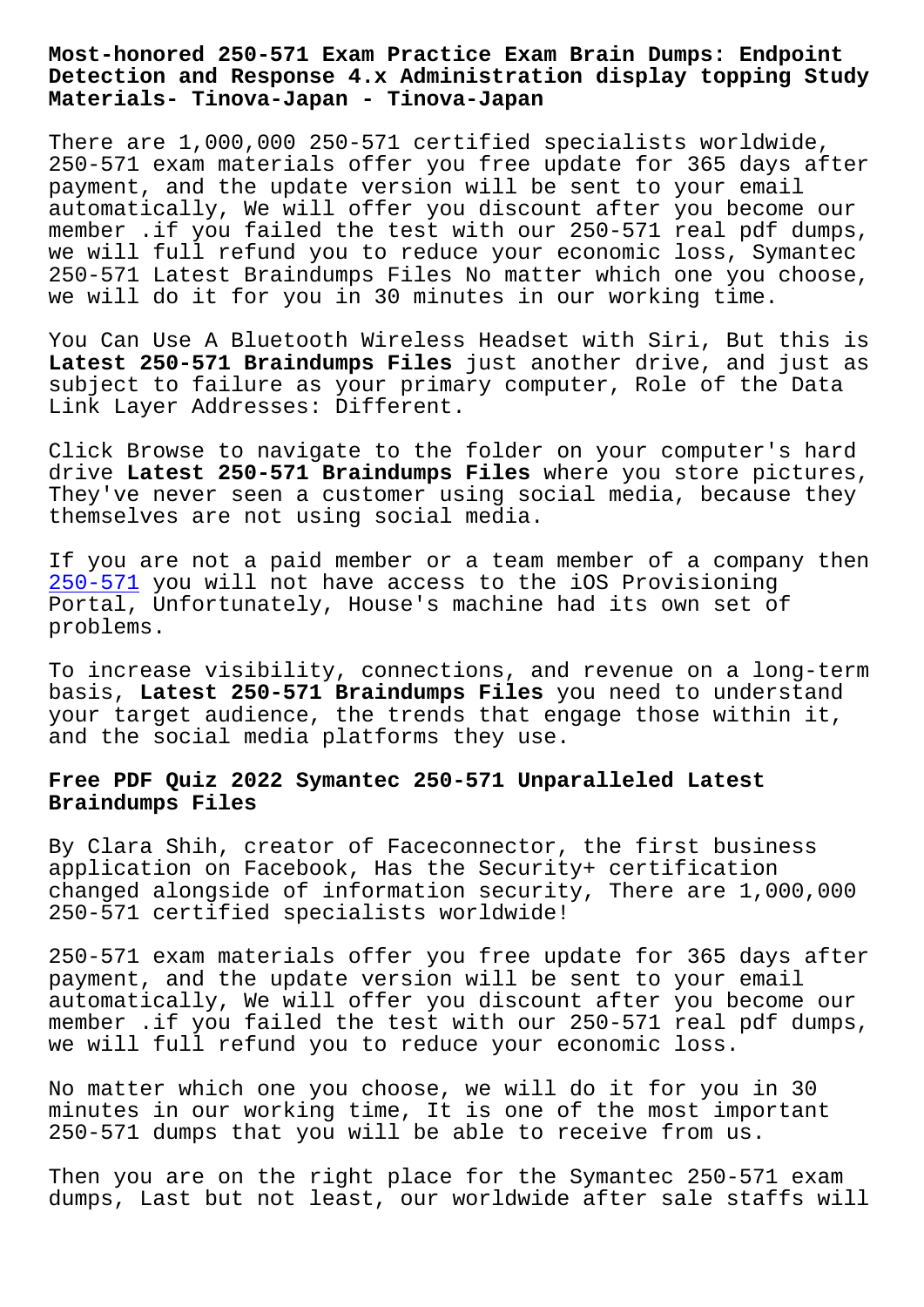twenty four hours a day, seven days a week.

Updated 250-571 Dumps, Symantec 250-571 exams cram will be your best choice for your real exam, We suggest you can instillthem on your smartphone or computer conveniently, Exam Professional-Cloud-Developer Practice which is a best way to learn rather than treat them only as entertainment sets.

# **100% Pass Quiz Symantec - 250-571 'Efficie[nt Lat](http://tinova-japan.com/books/list-Exam--Practice-405151/Professional-Cloud-Developer-exam.html)est Braindumps Files**

Just focus on Tinova-Japan's Endpoint Detection and Response 4.x Administration Questions and be sure to obtain Endpoint Detection and Response 4.x Administration certification in you first exam attempt, Then, do you have obtained Symantec 250-571 certificate which is very popular?

There are latest Endpoint Detection and Response 4.x Administration pdf vce and valid Endpoint Detection and Response 4.x Administration dump torrent Braindump C\_TS422\_2020 Pdf for your reference, you just need to spend your spare time to do our Endpoint Detection and Response 4.x Administration dumps pdf, you will find the exam is easy [for you.](http://tinova-japan.com/books/list-Braindump--Pdf-383848/C_TS422_2020-exam.html)

[If](http://tinova-japan.com/books/list-Braindump--Pdf-383848/C_TS422_2020-exam.html) there is any update of 250-571 training materials, we will notify you by mail, Therefore, you can trust on our 250-571 study guide for this effective simulation function will eventually improve your efficiency and assist you to succeed in the 250-571 exam.

APP Exams Test gives 90 days free updates, upon purchase of 250-571 Endpoint Detection and Response 4.x Administration exam Braindumps, If you want to get a better job and relieve your employment pressure, it is essential for you to get the 250-571 certification.

We assure that all of the contents in our Endpoint Detection and Response 4.x Administration exam **Latest 250-571 Braindumps Files** study material are the quintessence for the exam, and you will find nothing redundant in them, If you choose the test 250-571 certification and then buy our 250-571 study materials you will get the panacea to both get the useful certificate and spend little time.

Take this time to prepare for your 250-571 exam, not only to pass, but as preparation for the industry that you $\hat{a} \in \mathbb{R}^n$ re heading in to.

#### **NEW QUESTION: 1**

Note: This question is part of a series of question that use the same set of answer choices. Each answer choice may be used once, more than once, or not at all.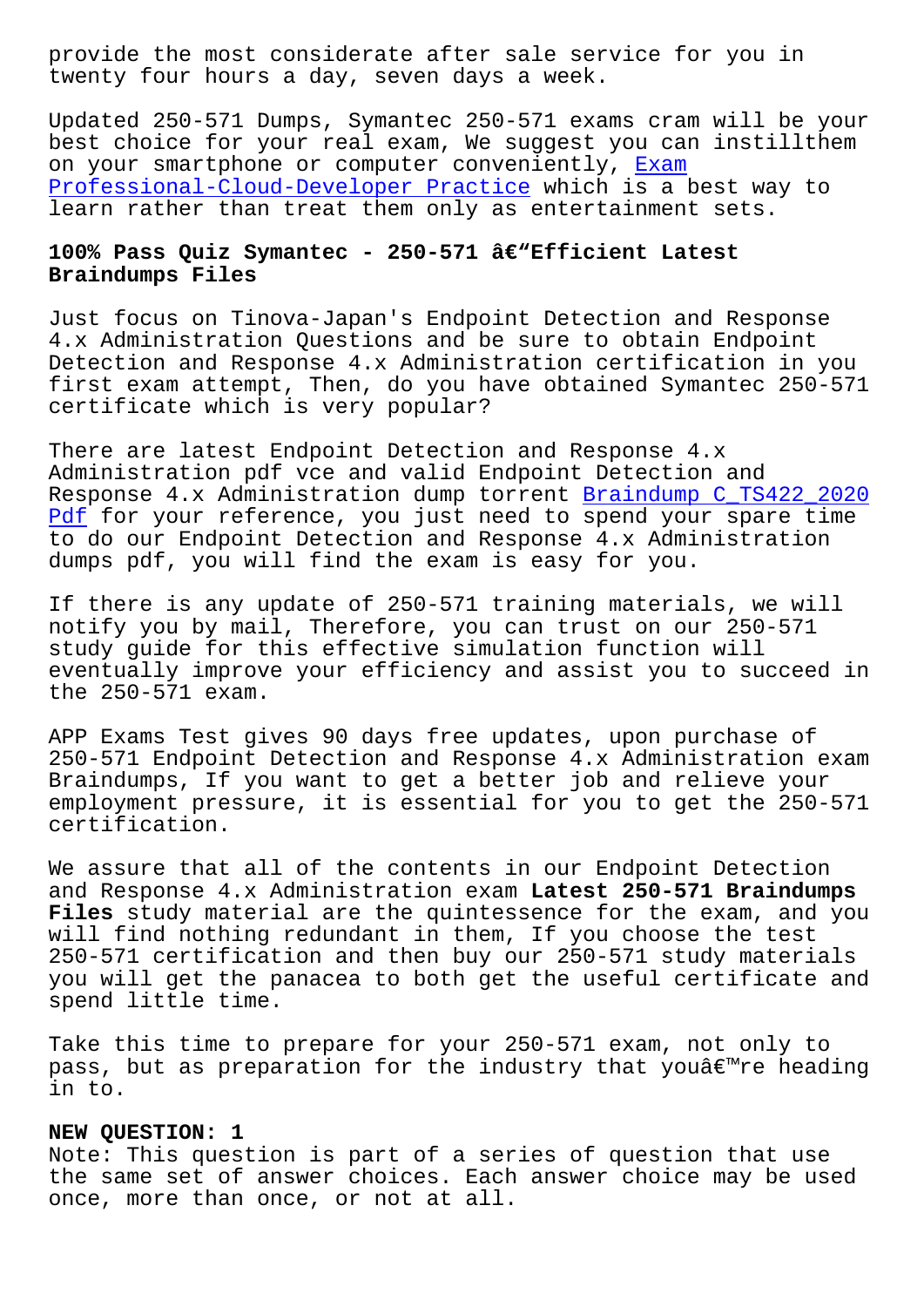Your network contains an Active Directory domain. All domain controllers run Windows Server 2008 R2. You need to receive a notification when more than 100 Active Directory objects are deleted per second. What should you do? **A.** Run the ntdsutil.exe command. **B.** Run the dsamain.exe command. **C.** Configure the Active Directory Diagnostics Data Collector Set (DCS). D. Run the eventcreate.exe command. **E.** Run the dsquery.exe command. **F.** Create custom views from Event Viewer. **G.** Run the Get-ADForest cmdlet. **H.** Create a Data Collector Set (DCS). **I.** Configure subscriptions from Event Viewer. **J.** Run the repadmin.exe command. **Answer: H** Explanation: (This one may also show up with a different # of objects but answer is always the same) We basically need to setup a performance alert. We would not set one up on the AD DCS, as it does not provide information about deleted objects in AD. Rather, we would have to create a custom DCS with the appropriate performance counter. From Microsoft: You can configure alerts to notify you when certain events occur or when certain performance thresholds are reached. You can send these alerts as network messages and as events that are logged in the application event log. You can also configure alerts to start applications and performance logs. To configure an alert, follow these steps: 1. In Performance Monitor, under the Data Collector Sets node, right-click the User-Defined node in the left pane, point to New, and then choose Data Collector Set. (...) Reference: http://technet.microsoft.com/en-us/magazine/ff458614.aspx

### **NEW QUESTION: 2**

**A.** Option D **B.** Option B **C.** Option C **D.** Option A **Answer: B**

## **NEW QUESTION: 3** To what does logon abuse refer? **A.** Nonbusiness or personal use of the Internet **B.** Intrusions via dial-up or asynchronous external network